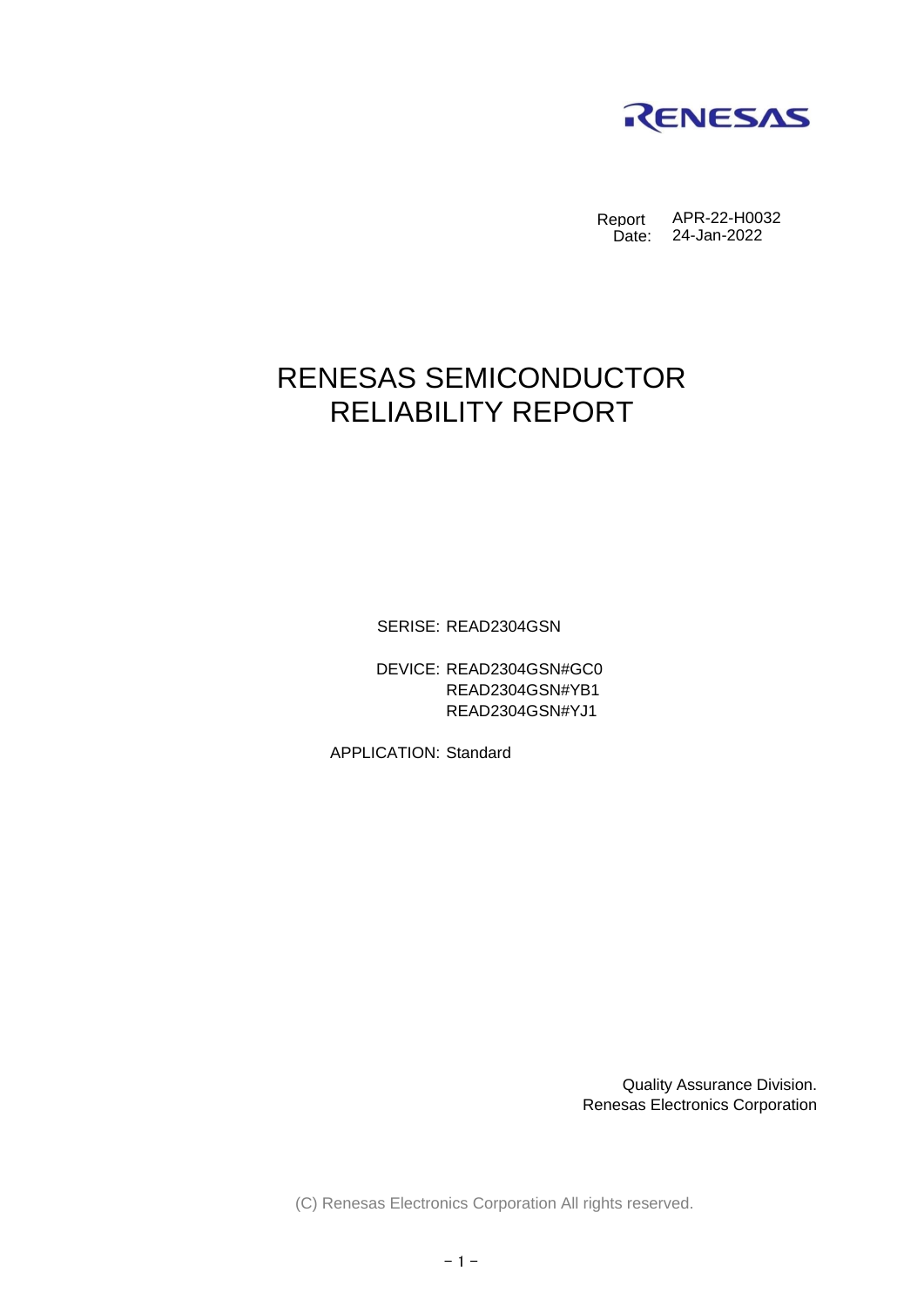## **Notice**

- 1 Descriptions of circuits, software and other related information in this document are provided only to illustrate the operation of semiconductor products and application examples. You are fully responsible for the incorporation or any other use of the circuits, software, and information in the design of your product or system. Renesas Electronics disclaims any and all liability for any losses and damages incurred by you or third parties arising from the use of these circuits, software, or information.
- $\overline{2}$ Renesas Electronics hereby expressly disclaims any warranties against and liability for infringement or any other claims involving patents, copyrights, or other intellectual property rights of third parties, by or arising from the use of Renesas Electronics products or technical information described in this document, including but not limited to, the product data, drawings, charts, programs, algorithms, and application examples.
- 3 No license, express, implied or otherwise, is granted hereby under any patents, copyrights or other intellectual property rights of Renesas Electronics or others.
- 4 You shall be responsible for determining what licenses are required from any third parties, and obtaining such licenses for the lawful import, export, manufacture, sales, utilization, distribution or other disposal of any products incorporating Renesas Electronics products, if required.
- 5 You shall not alter, modify, copy, or reverse engineer any Renesas Electronics product, whether in whole or in part. Renesas Electronics disclaims any and all liability for any losses or damages incurred by you or third parties arising from such alteration, modification, copying or reverse engineering.
- 6 Renesas Electronics products are classified according to the following two quality grades: "Standard" and "High Quality". The intended applications for each Renesas Electronics product depends on the product's quality grade, as indicated below.
	- "Standard": Computers; office equipment; communications equipment; test and measurement equipment; audio and visual equipment; home electronic appliances; machine tools; personal electronic equipment; industrial robots; etc.
	- "High Quality": Transportation equipment (automobiles, trains, ships, etc.); traffic control (traffic lights); large-scale communication equipment; key financial terminal systems; safety control equipment; etc.

Unless expressly designated as a high reliability product or a product for harsh environments in a Renesas Electronics data sheet or other Renesas Electronics document, Renesas Electronics products are not intended or authorized for use in products or systems that may pose a direct threat to human life or bodily injury (artificial life support devices or systems; surgical implantations; etc.), or may cause serious property damage (space system; undersea repeaters; nuclear power control systems; aircraft control systems; key plant systems; military equipment; etc.). Renesas Electronics disclaims any and all liability for any damages or losses incurred by you or any third parties arising from the use of any Renesas Electronics product that is inconsistent with any Renesas Electronics data sheet, user's manual or other Renesas Electronics document.

- 7 No semiconductor product is absolutely secure. Notwithstanding any security measures or features that may be implemented in Renesas Electronics hardware or software products. Renesas Electronics shall have absolutely no liability arising out of any vulnerability or security breach, including but not limited to any unauthorized access to or use of a Renesas Electronics product or a system that uses a Renesas Electronics product. RENESAS ELECTRONICS DOES NOT WARRANT OR GUARANTEE THAT RENESAS ELECTRONICS PRODUCTS, OR ANY SYSTEMS CREATED USING RENESAS ELECTRONICS PRODUCTS WILL BE INVULNERABLE OR FREE FROM CORRUPTION, ATTACK, VIRUSES, INTERFERENCE, HACKING, DATA LOSS OR THEFT, OR OTHER SECURITY INTRUSION ("Vulnerability Issues"). RENESAS ELECTRONICS DISCLAIMS ANY AND ALL RESPONSIBILITY OR LIABILITY ARISING FROM OR RELATED TO ANY VULNERABILITY ISSUES. FURTHERMORE, TO THE EXTENT PERMITTED BY APPLICABLE LAW, RENESAS ELECTRONICS DISCLAIMS ANY AND ALL WARRANTIES, EXPRESS OR IMPLIED, WITH RESPECT TO THIS DOCUMENT AND ANY RELATED OR ACCOMPANYING SOFTWARE OR HARDWARE, INCLUDING BUT NOT LIMITED TO THE IMPLIED WARRANTIES OF MERCHANTABILITY, OR FITNESS FOR A PARTICULAR PURPOSE.
- 8 When using Renesas Electronics products, refer to the latest product information (data sheets, user 's manuals, application notes, "General Notes for Handling and Using Semiconductor Devices" in the reliability handbook, etc.), and ensure that usage conditions are within the ranges specified by Renesas Electronics with respect to maximum ratings, operating power supply voltage range, heat dissipation characteristics, installation, etc. Renesas Electronics disclaims any and all liability for any malfunctions, failure or accident arising out of the use of Renesas Electronics products outside of such specified ranges.
- $\overline{Q}$ Although Renesas Electronics endeavors to improve the quality and reliability of Renesas Electronics products, semiconductor products have specific characteristics, such as the occurrence of failure at a certain rate and malfunctions under certain use conditions. Unless designated as a high reliability product or a product for harsh environments in a Renesas Electronics data sheet or other Renesas Electronics document, Renesas Electronics products are not subject to radiation resistance design. You are responsible for implementing safety measures to guard against the possibility of bodily injury, injury or damage caused by fire, and/or danger to the public in the event of a failure or malfunction of Renesas Electronics products, such as safety design for hardware and software, including but not limited to redundancy, fire control and malfunction prevention, appropriate treatment for aging degradation or any other appropriate measures. Because the evaluation of microcomputer software alone is very difficult and impractical, you are responsible for evaluating the safety of the final products or systems manufactured by you.
- 10 Please contact a Renesas Electronics sales office for details as to environmental matters such as the environmental compatibility of each Renesas Electronics product. You are responsible for carefully and sufficiently investigating applicable laws and regulations that regulate the inclusion or use of controlled substances, including without limitation, the EU RoHS Directive, and using Renesas Electronics products in compliance with all these applicable laws and regulations. Renesas Electronics disclaims any and all liability for damages or losses occurring as a result of your noncompliance with applicable laws and regulations.
- 11 Renesas Electronics products and technologies shall not be used for or incorporated into any products or systems whose manufacture, use, or sale is prohibited under any applicable domestic or foreign laws or regulations. You shall comply with any applicable export control laws and regulations promulgated and administered by the governments of any countries asserting jurisdiction over the parties or transactions.
- 12 It is the responsibility of the buyer or distributor of Renesas Electronics products, or any other party who distributes, disposes of, or otherwise sells or transfers the product to a third party, to notify such third party in advance of the contents and conditions set forth in this document .
- 13 This document shall not be reproduced or duplicated in any form or disclosed to any third party, in whole or in part, without prior written consent of Renesas Electronics.
- 14 Please contact a Renesas Electronics sales office if you have any questions regarding the information contained in this document or Renesas Electronics products.
- (Note 1) "Renesas Electronics" as used in this document means Renesas Electronics Corporation and also includes its directly or indirectly controlled subsidiaries.
- (Note 2) "Renesas Electronics product(s)" means any product developed or manufactured by or for Renesas Electronics.